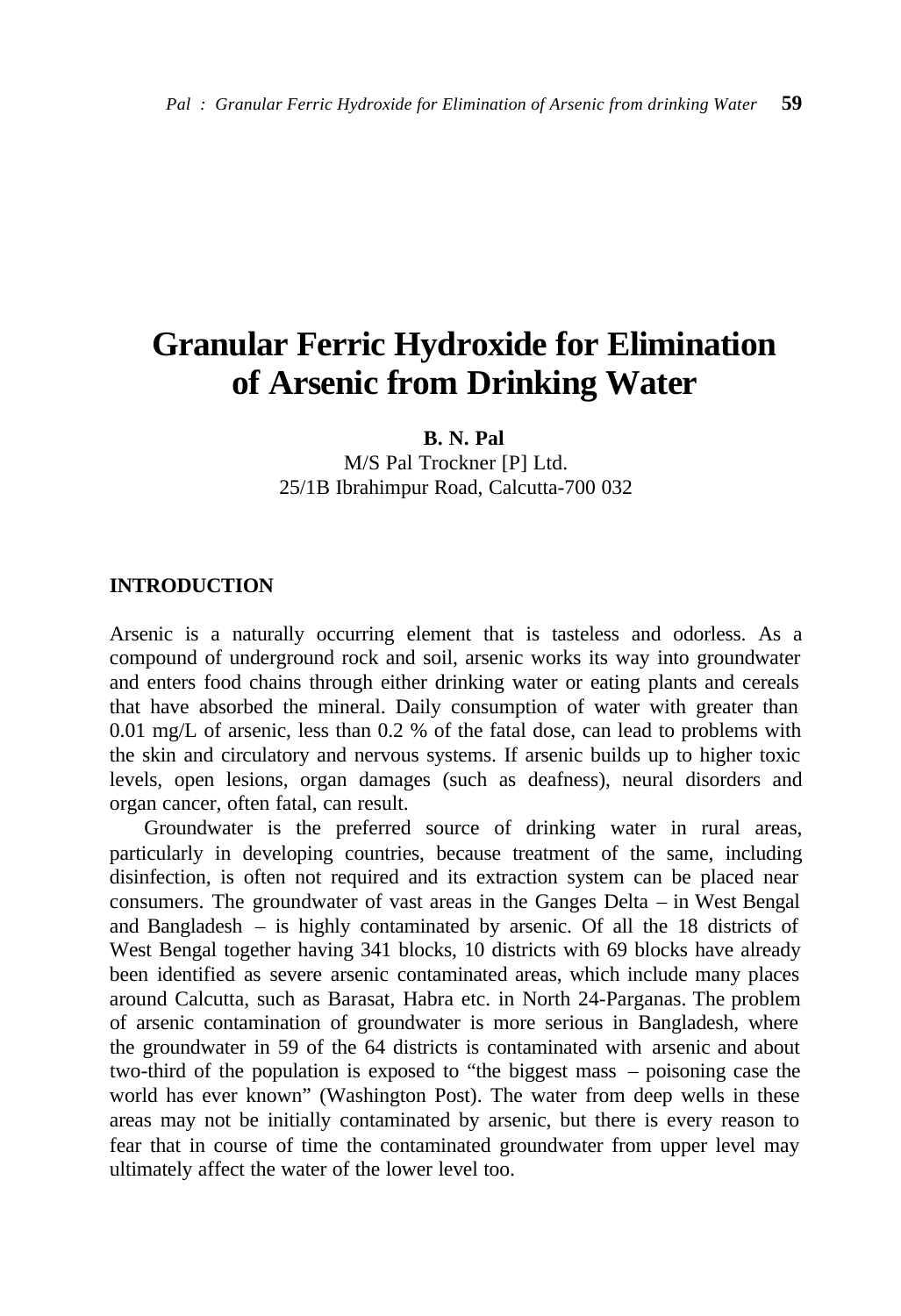The most common valence states of arsenic in geogenic raw water sources are  $As(V)$  or arsenate and  $As(III)$  or arsenite. In the pH range of 4 to 10, the prevalent As(III) species are neutral in charge, while the As(V) compounds are negatively charged. The removal efficiency for As(III) is poor compared to that for As(V) by any of the of the conventional technologies for elimination of arsenic from water. For effective removal of arsenic form water a complete oxidation of As(III) to As(V) is required.  $[1]$ 

## **CONVENTIONAL ARSENIC REMOVAL SYSTEMS**

Some important works on evaluating treatment methods for removal of arsenic have been carried out recently. However, all these studies indicate that only As(V) can be removed from water effectively . If As(III) is present in source water, oxidation of the same is essential.

- Removal of arsenic by coagulation with ferric salts, followed by filtration (co-precipitation), is the best known technique. This technique allows doses of ferric salts below 10 mg/L and achieves residual arsenic concentrations below 10*m*g/L. [2]
- Lime softening for reducing carbonate hardness is also an efficient process for removal of As(V) .
- Further, the conventional Iron**-**Manganese removal processes can be utilized for removal of arsenic from groundwater containing naturally occurring iron and/or manganese. Iron coagulation/filtration and iron addition with direct filtration methods can significantly reduce arsenic while removing the iron and manganese from the source water. But the biggest problem with the systems is the safe separation of the precipitate and the disposal of the contaminated coagulant sludge. The coagulation technique is not appropriate for small water facilities, because of high cost and need for well-trained operators.
- Ion exchange can remove As(V) from water. However, high levels of TDS, selenium , sulfate, fluoride and nitrate contained in water can affect the life of resin. Disposal of highly concentrated spent regenerant is a serious problem. As (III) is hardly removable by ion exchange method.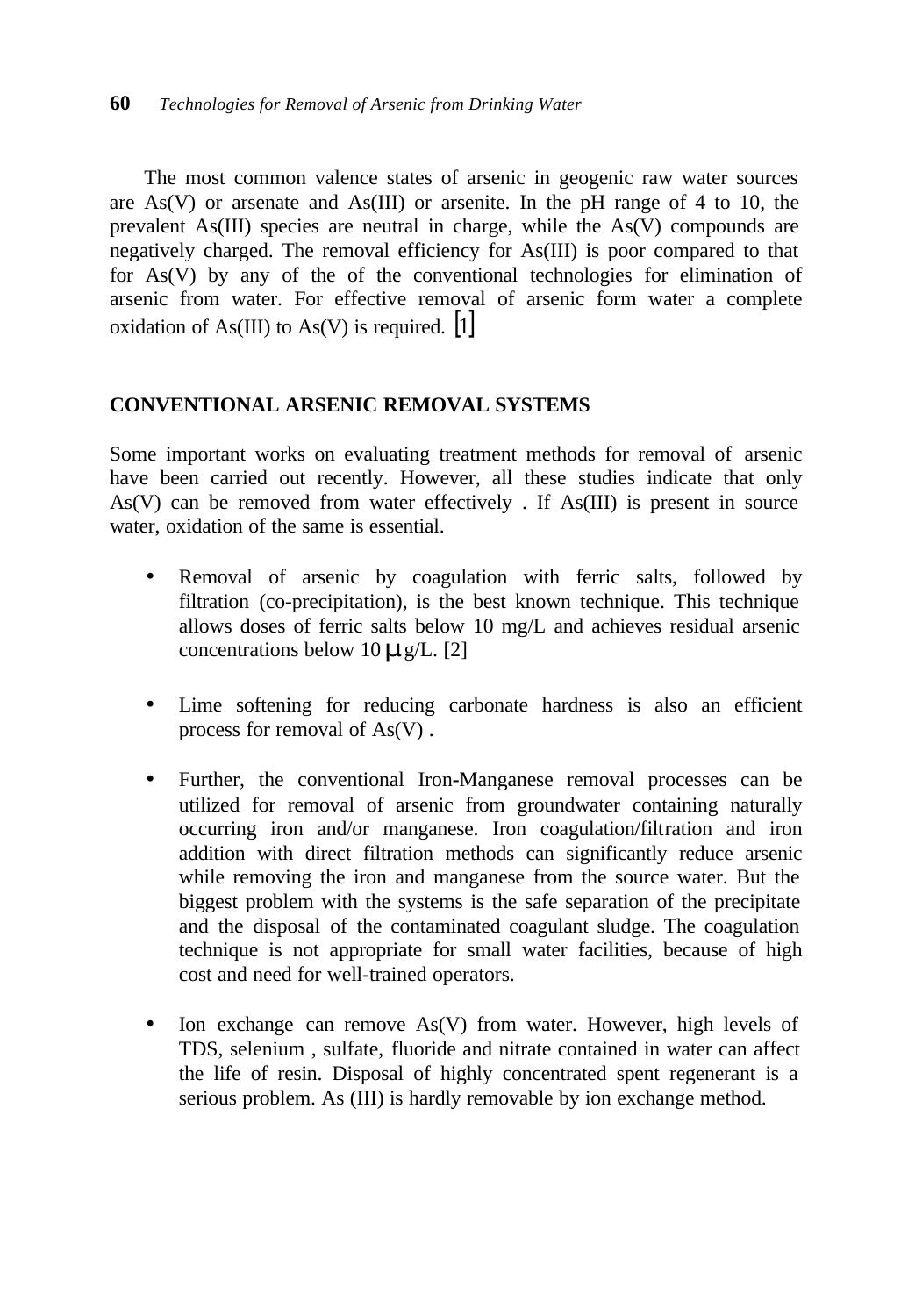- Reserve osmosis and nano-filtration may deliver satisfactory removal efficiencies, but water rejection is very high in these technologies and the discharge of reject water is also a concern.
- Adsorption of arsenic on Activated Alumina in fixed bed is a simpler but less effective technology. [3] The presence of phosphate, sulfate, fluoride and chloride in raw water may reduce the adsorption capacity of Activated Alumina substantially. Chemical handling requirements to make this technique attractive may make the process too complex. The highly concentrated spent regenerant may create disposal problem. Activated Alumina cannot be effectively applied for removal of As(III).

# **ADSORPTION OF ARSENIC WITH GRANULAR FERRIC HYDROXIDE (ADSORPAS**®**)**

The requirements for an acceptable technique for removal of arsenic from drinking water are:

- high efficiency
- safe technology to ensure the maintaining of the maximum contaminant level,
- simple operation
- minimum residual mass.

Fixed bed Granular Ferric Hydroxide (AdsorpAs®) reactors satisfy all these requirements. This technology combines the high arsenic removal efficiency of the coagulation–precipitation process with the advantage of simple operation of the fixed bed adsorption technology.

## **Granular Ferric Hydroxide – A High Performance Adsorbent**

Granular Ferric Hydroxide (AdsorpAs®) is an adsorbent, developed at the Technical University of Berlin, Germany, Department of Water Quality Control, especially for selective removal of arsenic from natural water. Studies on the adsorption of both arsenic forms on amorphous ferric hydroxide had determined that such a material should have 5 to10 times higher efficiency than Activated Alumina [4]. Also in the coagulation- filtration process ferric salts show better removal efficiency than alum at equal dosage. So it is expected that a granular activated ferric oxide or ferric hydroxide should have higher capacity for the adsorption of arsenic from water than Activated Alumina in a fixed bed system.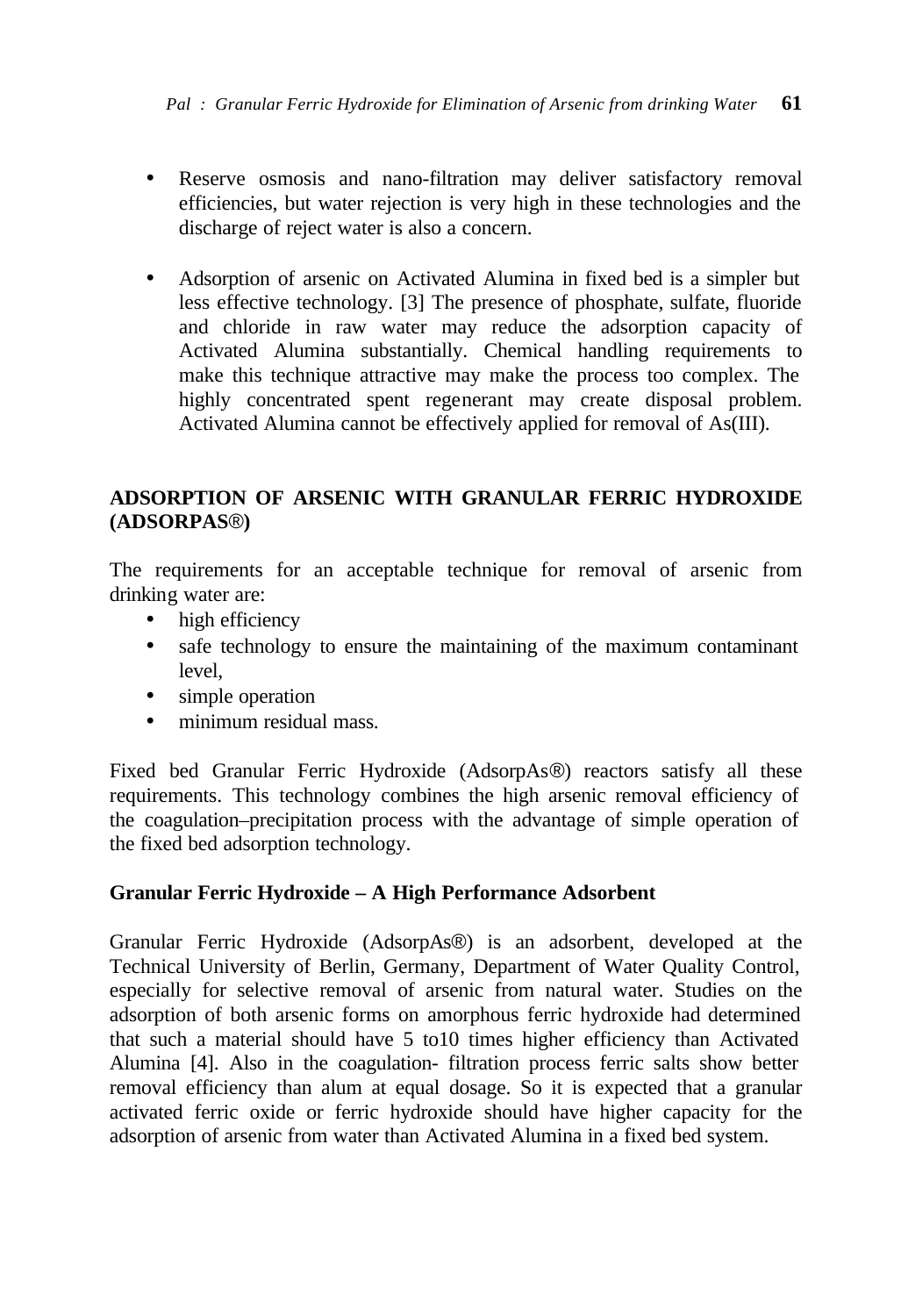

**Figure 1 : Granular Ferric hydroxide ( AdsorpAs®)**

Granular Ferric Hydroxide (AdsorpAs®) is poorly crystallized â- FeOOH manufactured from a ferric chloride solution by neutralization and precipitation with sodium hydroxide. As no drying procedure is included in its preparation, all the pores are completely filled with water, leading to a high density of available adsorption sites and thus to a high adsorption capacity [5]. The main application of AdsorpAs® is the adsorptive removal of arsenate, arsenite and phosphate from natural water as well as wastewater. It can, however, be applied also for the removal of various other dissolved substances in water, e.g. fluoride, molybdenum, selenium, antimony etc.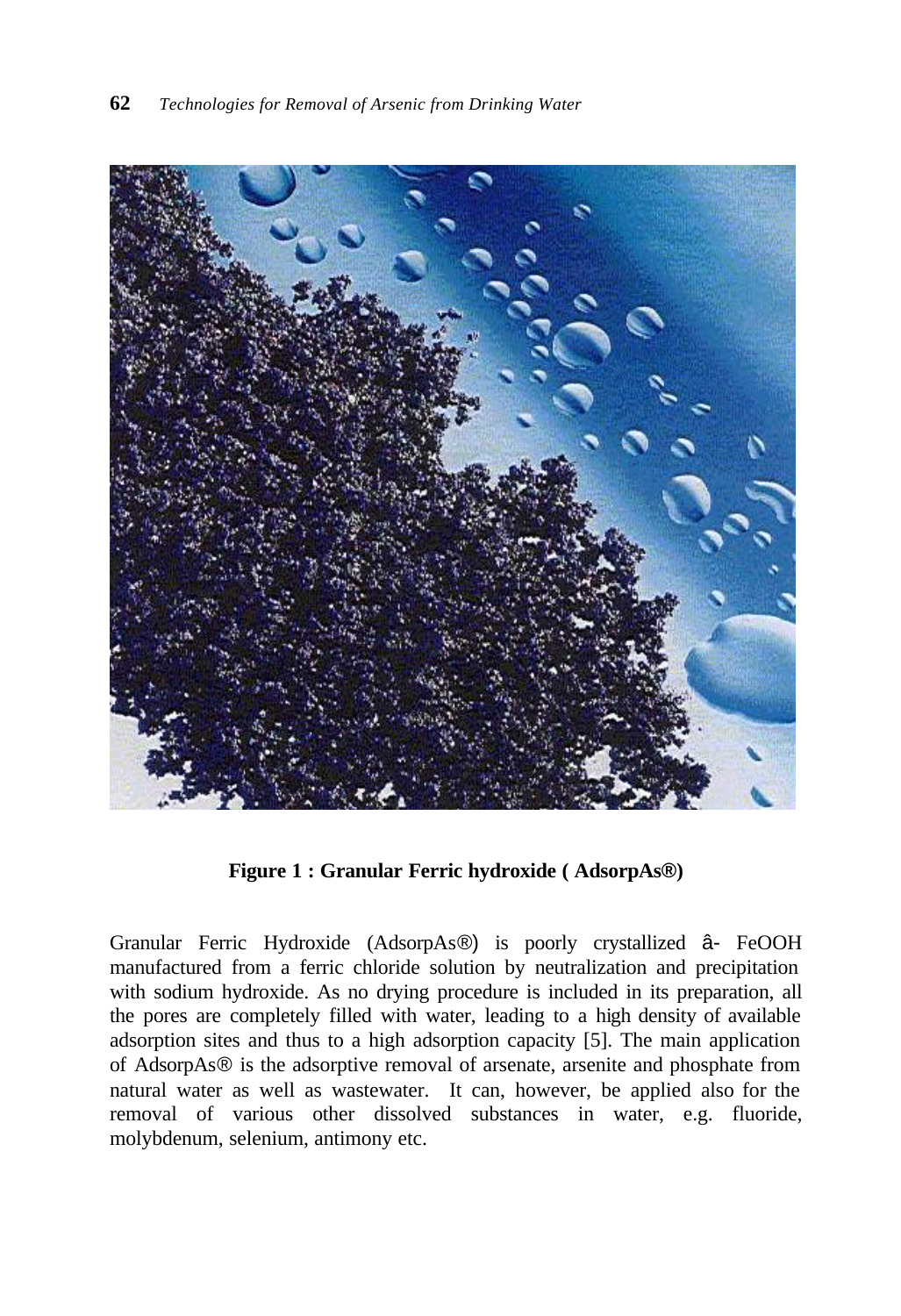

# **Figure 2 : AdsorpAs® - synthetically manufactured Iron Hydroxide having a** porosity of about 75% and specific surface of  $250 - 300$  m<sup>2</sup>/g.

# **Material Properties**

Bulk porosity :

| Chemical composition:<br>Active substance<br>Water content       |                | $Fe(OH)$ <sub>3</sub> and ( $â$ - $FeOOH$ )                              | $\mathbb{R}^2$<br>٠ | 52-57 %<br>43-48 %                         |
|------------------------------------------------------------------|----------------|--------------------------------------------------------------------------|---------------------|--------------------------------------------|
| <b>Adsorption Density:</b><br>As $O_4^3$ - Arsenic<br>Phosphorus |                | : typical 28 $g/dm3$ adsorber bed,<br>: typical $10g/dm^3$ adsorber bed, |                     | $45g/kg$ dry weight<br>$16g/kg$ dry weight |
| <b>Physical data</b>                                             |                |                                                                          |                     |                                            |
| Grain size                                                       |                | $0.2 - 2.0$ mm                                                           |                     |                                            |
| Density of grains                                                | $\ddot{\cdot}$ | $1.59$ kg/dm <sup>3</sup>                                                |                     |                                            |
| <b>Bulk</b> density                                              | $\ddot{\cdot}$ | $1.22 - 1.29$ kg/dm <sup>3</sup>                                         |                     |                                            |
| Porosity of grains                                               |                | $72 - 77$ %                                                              |                     |                                            |
| Specific surface                                                 |                | $250 - 300$ m <sup>2</sup> /dm <sup>3</sup>                              |                     |                                            |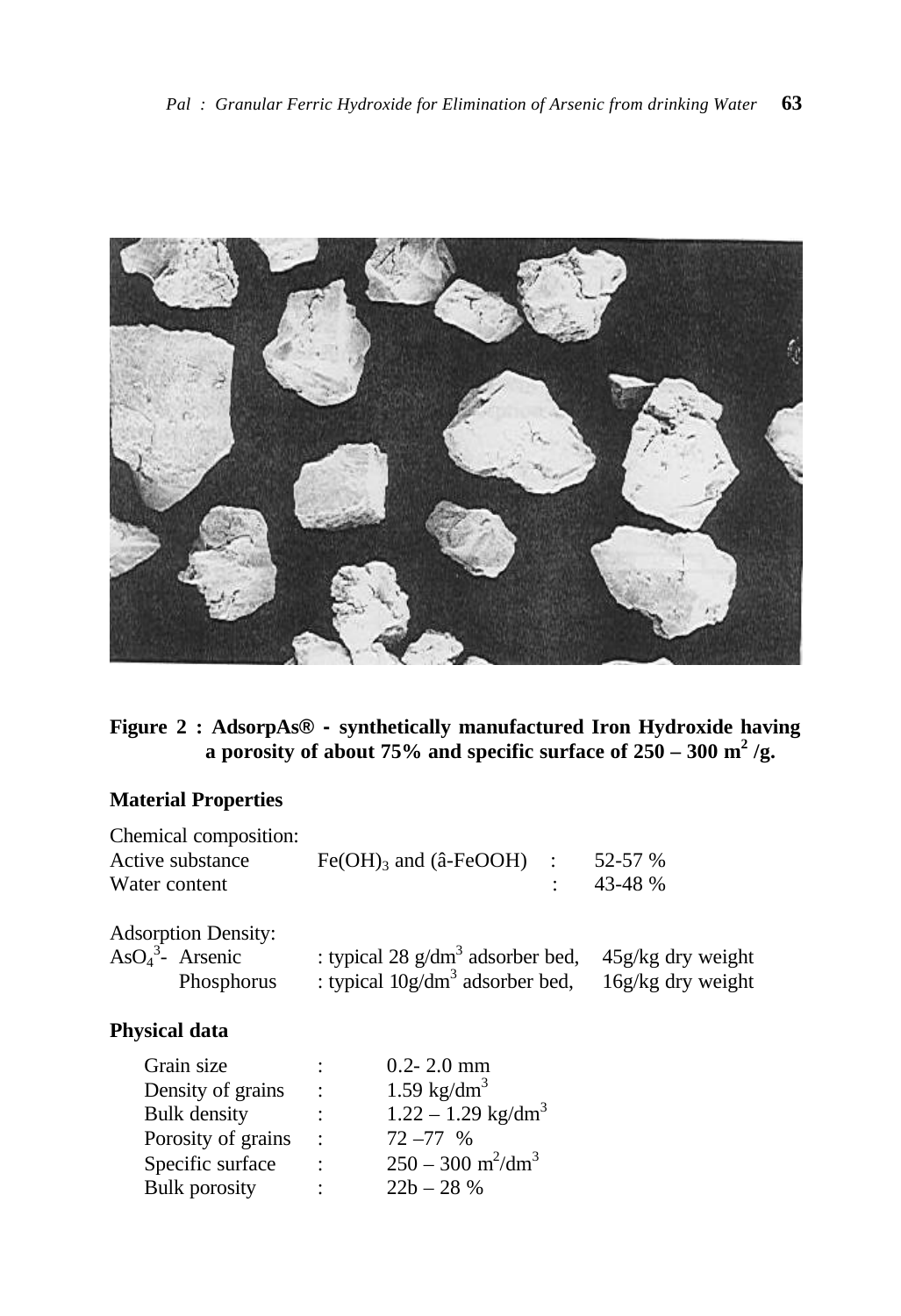#### **Application**

As shown in figure 3, the arsenate adsorption density on Granular Ferric Hydroxide is almost similar to that on freshly prepared ferric hydroxide. Granulation does not lead to a considerable decrease in adsorption capacity. The granulated adsorbent can be successfully applied in the pH range between 5.5 to 9. However, the arsenate adsorption decreases slightly with pH, which is typical for anion adsorption.



**Figure. 3 : Arsenate adsorption density q(As) on AdsorpAs® (gran) and on freshly prepared ferric hydroxide (ff) in the pH range 5 – 9.**

Granular Ferric Hydroxide can remove huge mount of arsenic from ground water. Various tests conducted with the adsorbers in operation have shown a high treatment capacity of the adsorbent between 40 000 to 60 000 bed volumes, until the permissible limit for arsenic of 10 *m*g/L was exceeded. The typical residual mass is in the range of  $5 - 25$  g/m<sup>3</sup> of treated water.

Figure 4 shows the result of the studies carried out with natural groundwater by a plant installed in the southern part of Lower Saxony, Germany. The raw water had a pH of 7.8 and an arsenic concentration of 21 *m*g/L. The maximum contaminant level (MCL) of 10*m*g/L of the effluent was reached only after 60000 bed volumes were treated.

Several arsenic elimination plants with Granular Ferric Hydroxide in fixed bed reactors are being successfully operated in Germany and Great Britain to remove the toxicant from groundwater contaminated from geogenic as well from anthropogenic sources.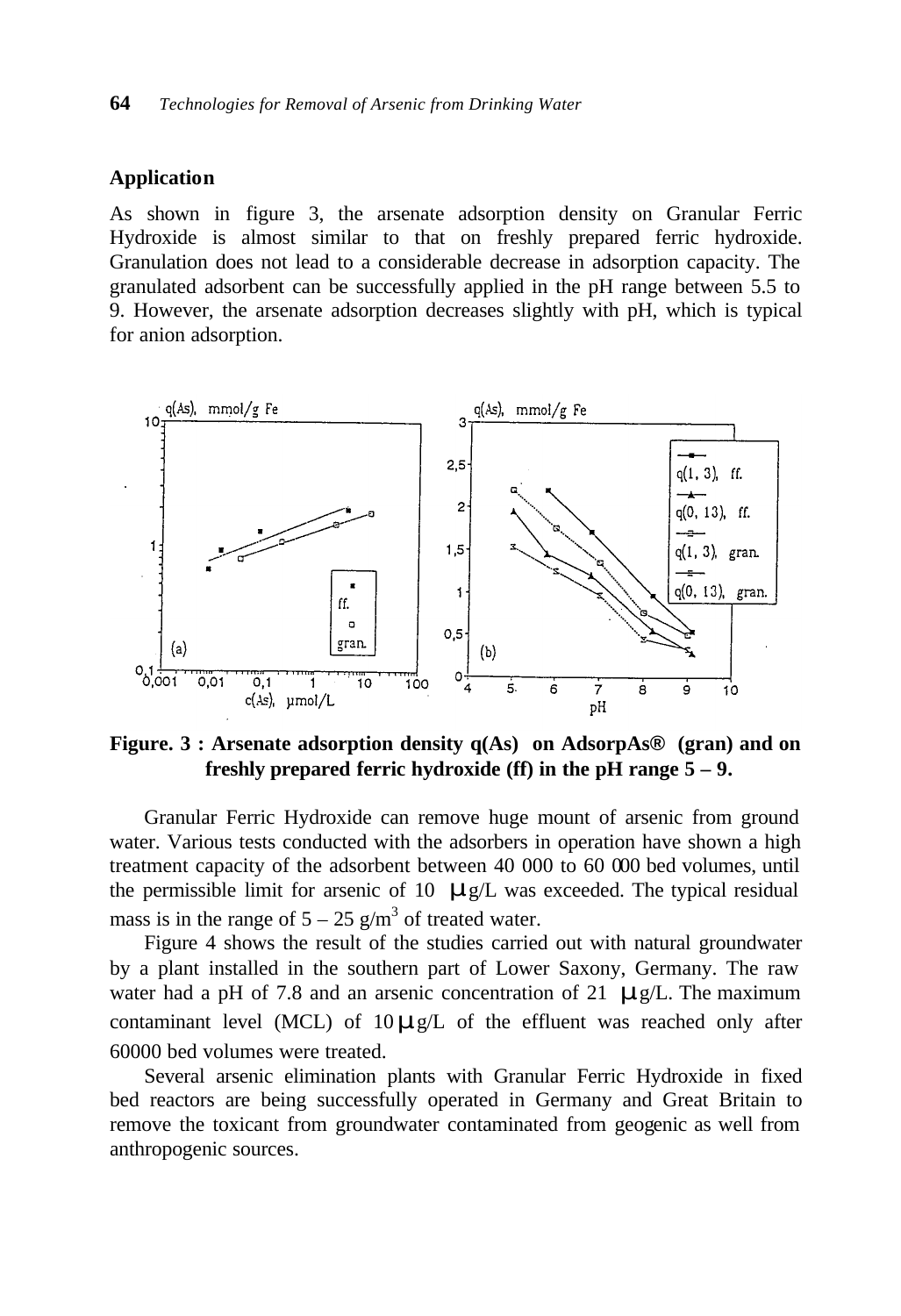

 **Figure. 4 : Arsenic concentration in groundwater (pH 7.8) before and after treatment with AdsorpAs® at a water facility in Lower Saxony.**

At the initiative of the Central Ground Water Board (CGWB), Govt. of India [1], Public Health Engineering Department (PHED), Govt. of West Bengal [2], and State Water Investigation Directorate (SWID), Govt. of West Bengal [3] a number of tests had been carried out with a model Granular Ferric Hydroxide reactor at their laboratories and at different arsenic contaminated sites, e.g., Habra, Barasat, Ashoke Nagar, Baruipur etc. in West Bengal. The analysis report of all these tests reveal that input water containing any amount of arsenic (5 mg/lt at CGWB laboratory) could be freed from the toxicant by Granular ferric Hydroxide to a level much below the permissible limit of 0.01 mg/L.

## **Process**

Granular Ferric Hydroxide reactors are fixed bed adsorbers operating like conventional filters with a downward water flow. The technique aims at the combination of the high arsenic removal efficiency of the coagulation-filtration process with the simple operation of the fixed bed adsorption. This technology is not only economical but also the most effective system as far as the efficiency in eliminating arsenic from groundwater is concerned. It can be used for small-scale application in rural areas with hand tubewells, as well as for large-scale application in towns with community waterworks.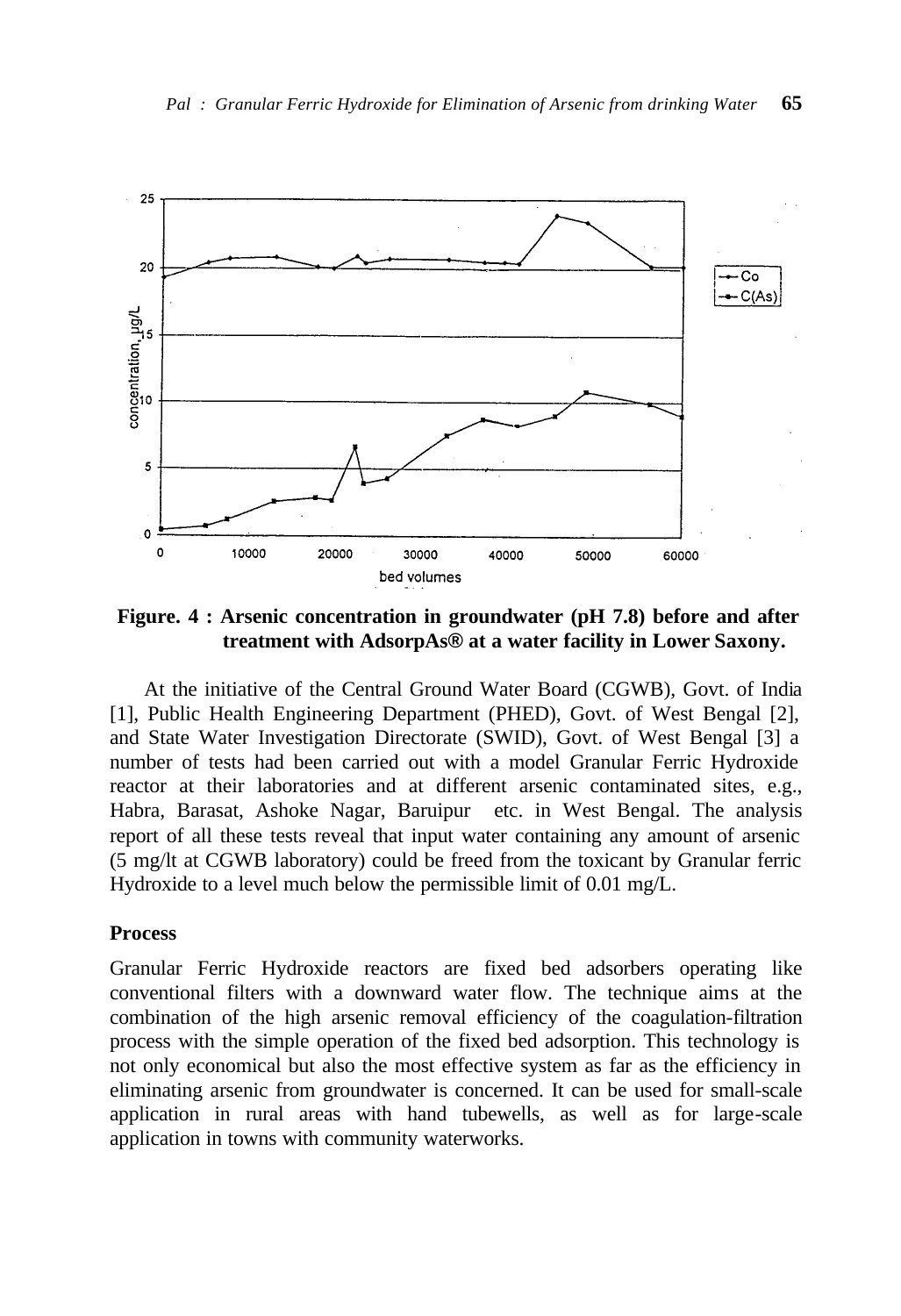

**Figure. 5 : Arsenic Removal Plant**

The configuration is easy to install, as it consists only of a iron removalcum- gravel filter followed by an adsorption tower filled with AdsorpAs® . The feed water passes through the first filter to be freed from iron and suspended particles contained in groundwater. It then passes through the adsorption tower, where the arsenic content in water will be brought down by adsorpAs® to a level below 10*m*g/L. Contaminated water containing arsenite (III) and arsenate (V) while passes through AdsorpAs® bind on the surface of ferric hydroxide building inner-sphere complexes. This is a specific adsorption process, also known as chemisorption.

 There is no need to man the system round the clock, as is the case with the precipitation and flocculation methods. It cuts considerably down on operation and personnel costs. For a trouble-free operation of the plant, it is equipped with a back-washing system for the filter.

As the technology involves fixed-bed adsorption, the adsorbent is better utilized; the amount of solid residue at the end of the adsorption process is small and needs no further dehydration. The spent adsorpAs® is a non-toxic and nonhazardous solid waste. Its volume being small, its disposal is less problematic.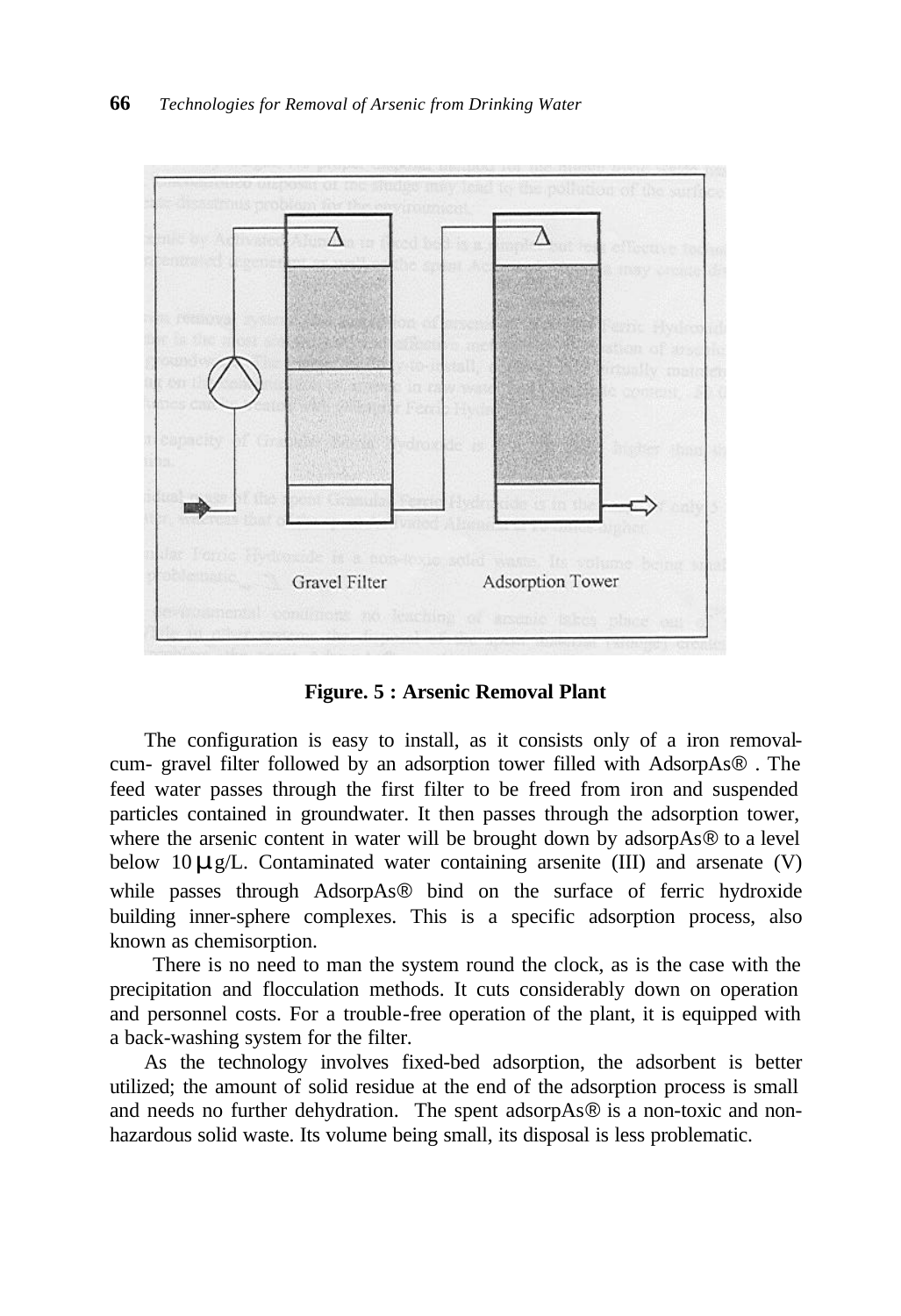### **CONCLUSIONS**

The occurrence of geogenic  $As(III)$  and  $As(V)$  in groundwater is a serious problem in certain regions, particularly in Bangladesh and West Bengal. As stated above, different treatment technologies are available at present, which may offer solutions to this menace. Among them arsenic removal by co-precipitation technique is the best known system, but it is also one of the most unsafe systems for arsenic separation. In arsenic affected areas where the contents of naturally occurring iron and /or manganese in groundwater is high, one may be tempted to remove arsenic together with iron and manganese by using the co-precipitation technique. The precipitation (Iron-Manganese removal) process produces sludge with considerable arsenic content of up to 10% by weight. No proper disposal method for the highly toxic waste has been developed yet. Uncontrolled disposal of the sludge may lead to the pollution of the surface water system and create disastrous problem for the environment.

Removal of arsenic by Activated Alumina in fixed bed is a simpler but less effective technology. The highly concentrated regenerant as well as the spent Activated Alumina may create disposal problem. Of all the known removal systems the adsorption of arsenic by Granular Ferric Hydroxide in a fixed bed reactor is the most simple, safe and effective method for elimination of arsenic from contaminated groundwater. The plants are easy-to-install, compact and virtually maintenance-free. Depending on the concentration of arsenic in raw water and phosphate content, 50 000 to 70 000 bed volumes can be treated with Granular Ferric Hydroxide. The adsorption capacity of Granular Ferric Hydroxide is 5 to 10 times higher than that of activated Alumina. The typical residual mass of the spent Granular Ferric Hydroxide is in the range of only 5 to 25  $g/m<sup>3</sup>$  treated water, whereas that of the spent Activated Alumina is 10 times higher.

The spent Granular Ferric Hydroxide is a non-toxic solid waste. Its volume being small, its disposal is less problematic. Under normal environment conditions no leaching of arsenic takes place out of spent AdsorpAs® . While in other systems the disposal of the spent material (sludge) creates big environment problem, the spent AdsorpAs® can be advantageously utilized as an useful component for manufacturing bricks. AdsorpAs® is the safest and the most effective system for removal of arsenic of arsenic from groundwater.